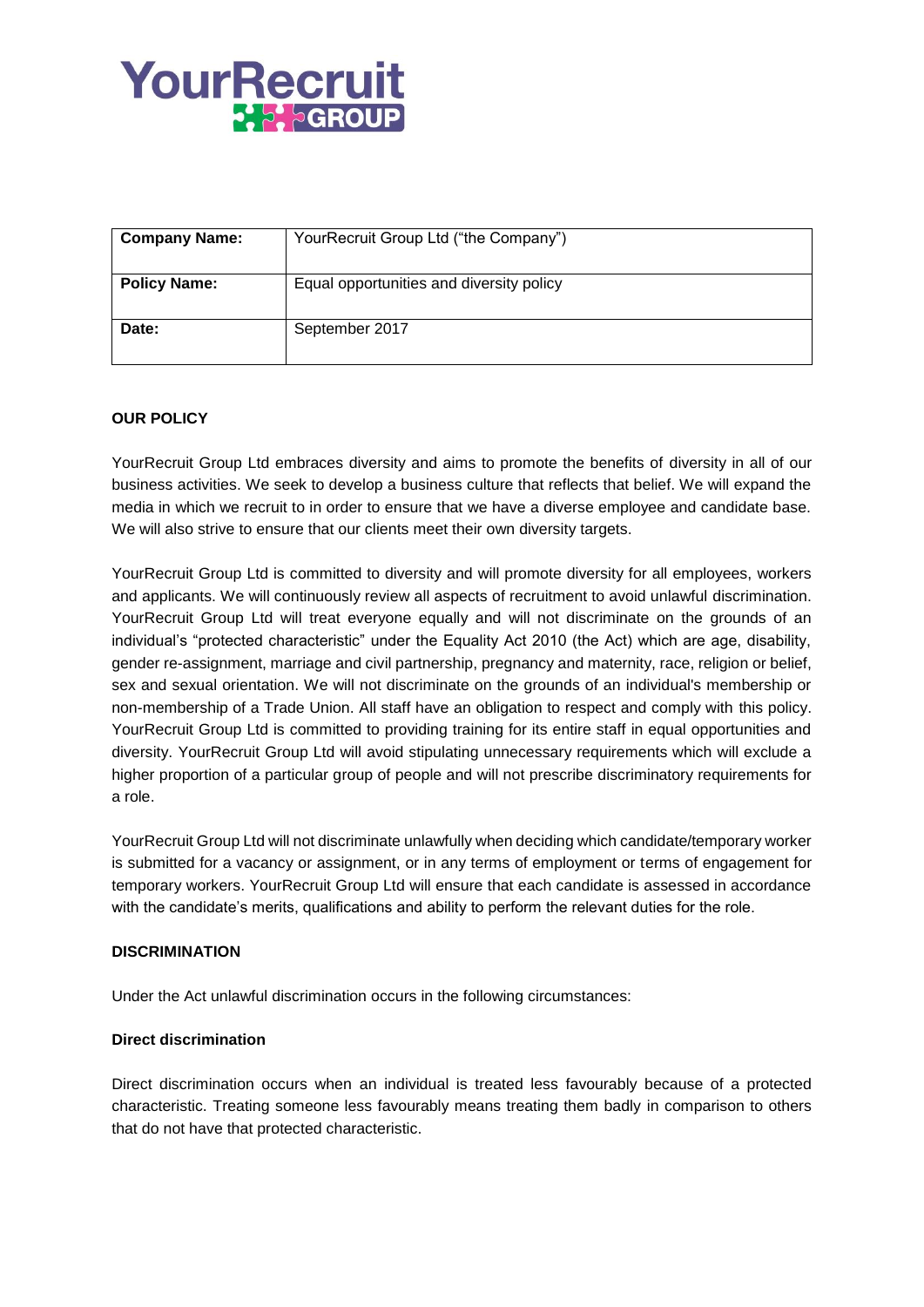# YourRecruit  $\sim$   $\sim$   $\sim$  GROUP

It is unlawful for a recruitment consultancy to discriminate against a person on the grounds of a protected characteristic:

- in the terms on which the recruitment consultancy offers to provide any of its services;
- by refusing or deliberately omitting to provide any of its services;
- in the way it provides any of its services.

Direct discrimination can take place even if the individual does not have the protected characteristic but is treated less favourably because it is assumed he or she has the protected characteristic or is associated with someone that has the protected characteristic.

Direct discrimination would also occur if a recruitment consultancy accepted and acted upon instructions from an employer which states that certain persons are unacceptable due to a protected characteristic, unless an exception applies. The Act contains provisions that permit specifying a requirement that an individual must have a particular protected characteristic in order to undertake a job. These provisions are referred to as occupational requirements.

Where there is an occupational requirement then the client must show that applying the requirement is a proportionate means of achieving a legitimate aim, i.e. the employer must be able to objectively justify applying the requirement. An occupational requirement does not allow an employer to employ someone on less favourable terms or to subject a person to any other detriment. Neither does an occupational requirement provide an excuse against harassment or victimisation of someone who does not have the occupational requirement.

## **Indirect discrimination**

Indirect discrimination occurs when a provision, criterion or practice (PCP) is applied but this results in people who share a protected characteristic being placed at a disadvantage in comparison to those who do not have the protected characteristic. If the PCP can be objectively justified it will not amount to discrimination.

Indirect discrimination would also occur if a recruitment consultant accepted and acted upon an indirectly discriminatory instruction from an employer.

If the vacancy requires characteristics which amount to an occupational requirement or the instruction is discriminatory but there is an objective justification, YourRecruit Group Ltd will not proceed with the vacancy unless the client provides written confirmation of the occupational requirement, exception or justification.

YourRecruit Group Ltd will use best endeavours to comply with the Act and will not accept instructions from clients that will result in unlawful discrimination.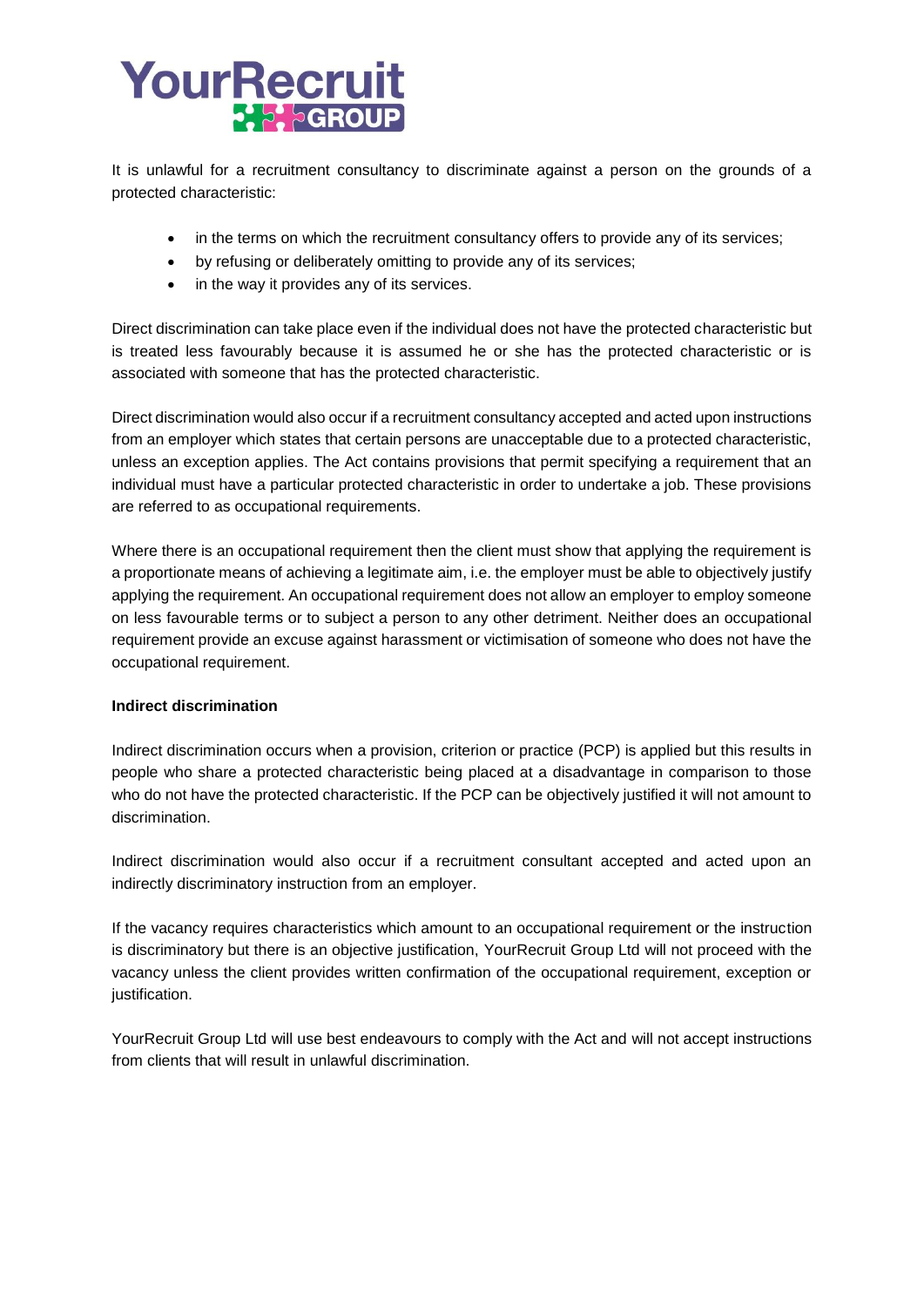# YourRecruit  $\sim$   $\frac{1}{2}$  agroup

#### **Harassment**

Under the Act, harassment is defined as unwanted conduct that relates to a protected characteristic which has the purpose or effect of violating an individual's dignity or creating an intimidating, hostile, degrading, humiliating or offensive environment for that individual. This includes unwanted conduct of a sexual nature.

YourRecruit Group Ltd is committed to providing a work environment free from unlawful harassment.

YourRecruit Group Ltd will ensure that the consultants do not harass any individual.

Examples of prohibited harassment are:

- 1. verbal or written conduct containing derogatory jokes or comments;
- 2. slurs or unwanted sexual advances;
- 3. visual conduct such as derogatory or sexually orientated posters;
- 4. photographs, cartoons, drawings or gestures which some may find offensive;
- 5. physical conduct such as assault, unwanted touching, or any interference because of sex, race or any other protected characteristic basis;
- 6. threats and demands to submit to sexual requests as a condition of continued employment or to avoid some other loss, and offers of employment benefits in return for sexual favours;
- 7. retaliation for having reported or threatened to report harassment.

If an individual believes that they have been unlawfully harassed, they should make an immediate report to their Line Manager followed by a written complaint as soon as possible after the incident. The details of the complaint should include:

- Details of the incident
- Name(s) of the individual(s) involved
- Name(s) of any witness(es)

YourRecruit Group Ltd will undertake a thorough investigation of the allegations. If it is concluded that harassment has occurred, remedial action will be taken.

All employees and workers will be expected to comply with YourRecruit Group Ltd policy on harassment in the workplace. Any breach of such a policy will lead to the appropriate disciplinary action.

Any individual who YourRecruit Group Ltd finds to be responsible for harassment will be subject to the disciplinary procedure and the sanction may include termination.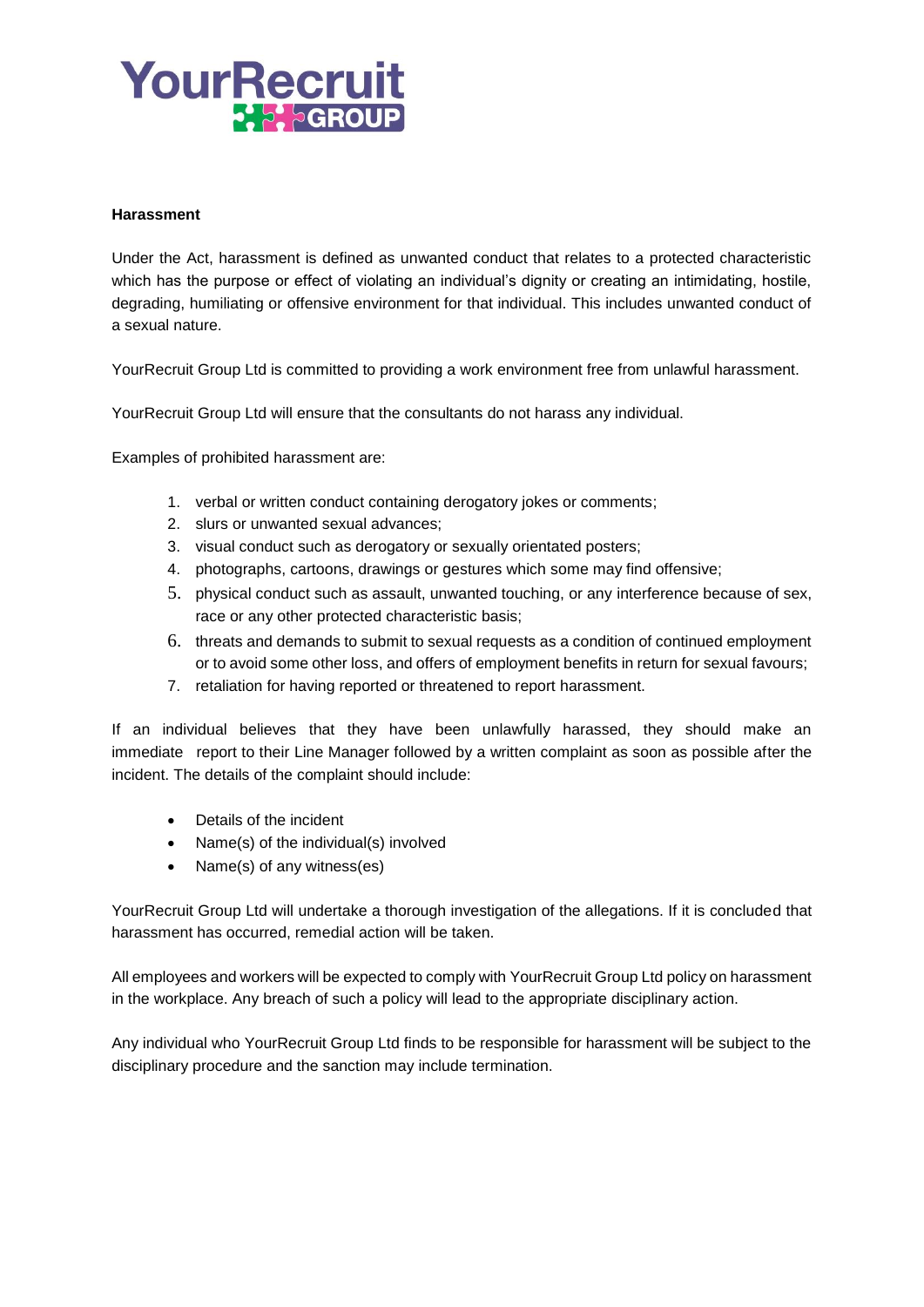# YourRecruit **P. S. SGROUP**

### **Victimisation**

Under the Act victimisation occurs when an individual is treated unfavourably because he/she has done a 'protected act' which is bringing a claim for unlawful discrimination or raising a grievance about discrimination or giving evidence in respect of a complaint about discrimination.

YourRecruit Group Ltd will ensure that the consultants do not victimise any individual.

### **DISABLED PERSONS**

Discrimination occurs when a person is treated unfavourably as a result of their disability.

In direct discrimination occurs where a provision, criterion or practice is applied by or on behalf of an employer, or any physical feature of the employer's premises, places a disabled person at a substantial disadvantage in comparison with persons who are not disabled.

In recruitment and selection there may be a requirement to make reasonable adjustments. For example, it might be necessary to have different application procedures for partially sighted or blind applicants that enable them to use Braille. With testing and assessment methods and procedures, tests can only be justified if they are directly related to the skills and competencies required for the job. Even then, it might be appropriate to have different levels of acceptable test results, depending on the disability. For example, an applicant with a learning disability might need more time to complete a test, or not be expected to reach the same standard as other non-disabled applicants.

Reasonable adjustments in recruiting could include:

- modifying testing and assessment procedures;
- meeting the candidate at alternative premises which are more easily accessible;
- having flexibility in the timing of interviews;
- modifying application procedures and application forms;
- providing a reader or interpreter.

Wherever possible YourRecruit Group Ltd will make reasonable adjustments to hallways, passages and doors in order to provide and improve means of access for disabled employees and workers. However, this may not always be feasible, due to circumstances creating such difficulties as to render such adjustments as being beyond what is reasonable in all the circumstances.

YourRecruit Group Ltd will not discriminate against a disabled person:

- in the arrangements i.e. application form, interview or arrangements for selection for determining whom a job should be offered; or
- in the terms on which employment or engagement of temporary workers is offered; or
- by refusing to offer, or deliberately not offering the disabled person a job for reasons connected with their disability; or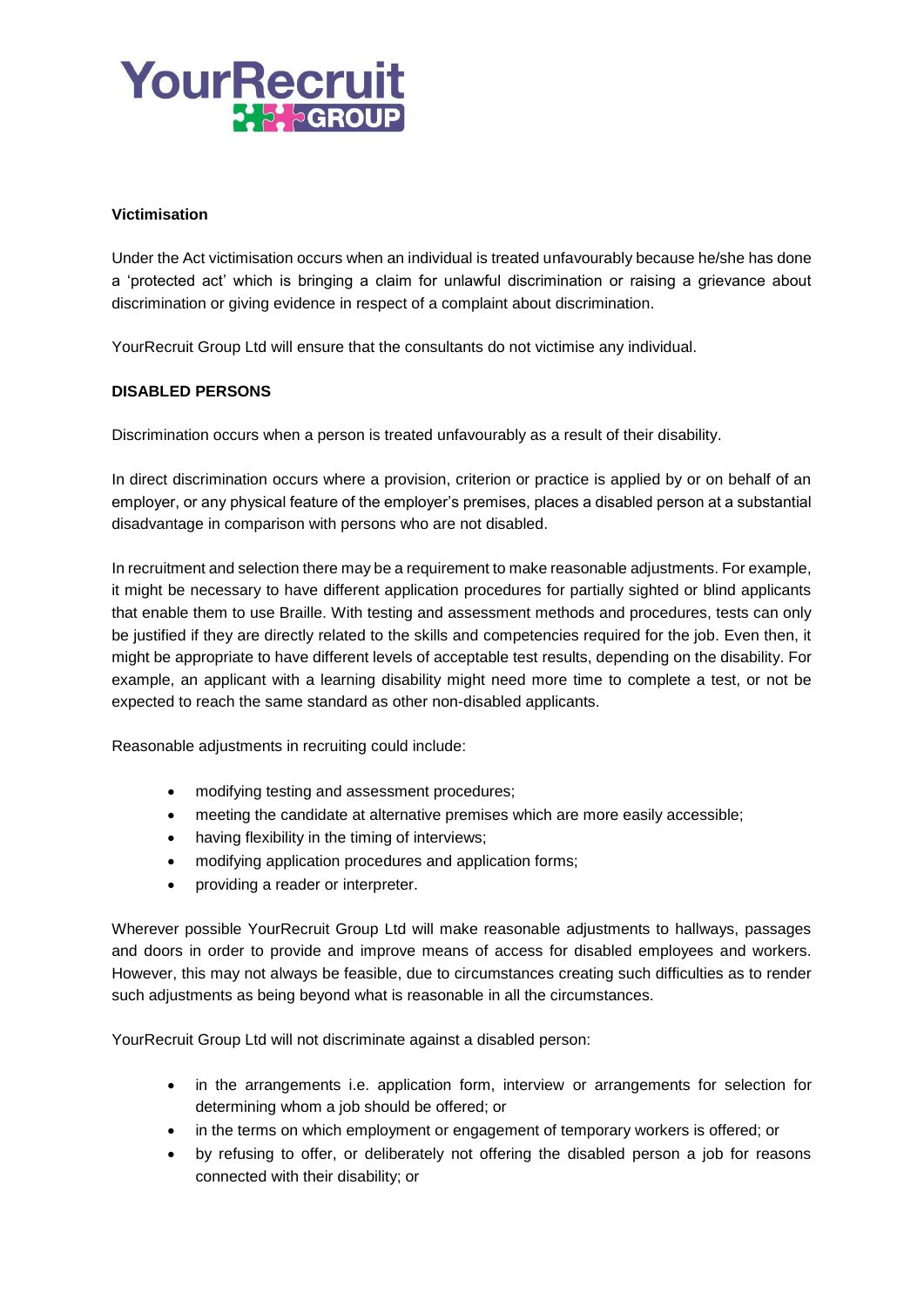# YourRecruit **P. P. PGROUP**

- in the opportunities afforded to the person for receiving any benefit, or by refusing to afford, or deliberately not affording him or her any such opportunity; or
- by subjecting the individual to any other detriment (detriment will include refusal of training or transfer, demotion, reduction of wage, or harassment).

YourRecruit Group Ltd will make career opportunities available to all people with disabilities and every practical effort will be made to provide for the needs of staff, candidates and clients.

## **AGE DISCRIMINATION**

Under the Act, it is unlawful to directly or indirectly discriminate against or to harass or victimise a person because of age. Age discrimination does not just provide protection for people who are older or younger. People of all ages are protected.

A reference to age is a reference to a person's age group. People who share the protected characteristic of age are people who are in the same age group.

Age group can have various references:

Under 21s

People in their 40s

Adults

YourRecruit Group Ltd will not discriminate directly or indirectly, harass or victimise any person on the grounds of their age. We will encourage clients not to include any age criteria in job specifications and every attempt will be made to encourage clients to recruit on the basis of competence and skills and not age.

YourRecruit Group Ltd is committed to recruiting and retaining employees whose skills, experience, and attitude are suitable for the requirements of the various positions regardless of age. No age requirements will be stated in any job advertisements on behalf of the company.

If YourRecruit Group Ltd requests age as part of its recruitment process such information will not be used as selection, training or promotion criteria or in any detrimental way and is only for compilation of personal data, which the company holds on all employees and workers and as part of its equal opportunities monitoring process. In addition, if under age 22 to adhere to Conduct of Employment Agencies and Employment Business Regulations 2003 and other relevant legislation applicable to children or young candidates.

Where a client requests age or date of birth, this will have to be under an occupational requirement or with an objective justification which should be confirmed in writing.